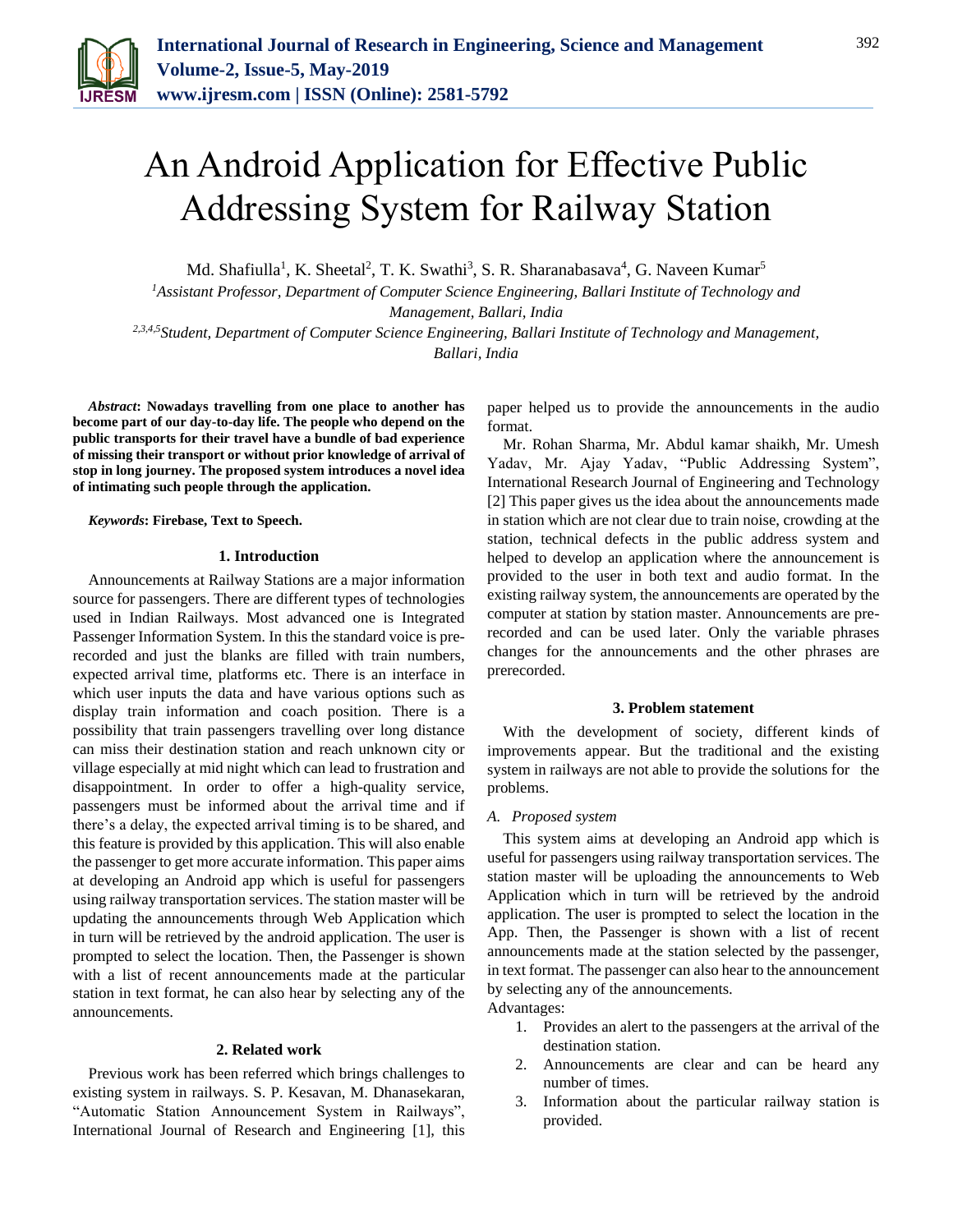

## **4. Scope**

- 1. This application can be used by the passengers travelling in engine driven trains.
- 2. The application is available 24\*7 provided there is an internet connection.

## **5. Methodology**

A solution for effective Public Address System at Railway Station, is proposed by developing an Android application which allows the passengers to listen to announcements made at the station clearly.

The station master first uploads the announcement in the text format to the Firebase through web application. When the passenger taps on a particular announcement within the app, the text is fetched from android application which then synthesizes the text into speech and the audio output is heard on the passenger's phone. Hence a robust and intuitive solution is implemented by making use of Technologies such as Android, Real-time database.

When Passenger first launches the application, he is prompted with railway stations, from which he needs to select the boarding station. Then the Passenger is shown a list of recent announcements made at that particular station in text format. Later the passenger can listen to a particular announcement in the audio format by selecting any of the announcements from the list.



Fig. 1. Architecture diagram

- 1. The passenger selects the station.
- 2. The station master uploads the announcements to the firebase.
- 3. The announcement of the particular stations is fetched by an application.
- 4. The selected announcement is sent to Text to Speech (TTS).
- 5. Text to speech result.
- 6. Announcement in the audio format.

## *A. Module description*

i. Displaying nearby stations: In this module, the names of the nearby stations are displayed.

- ii. Provides announcements: In this module, the recent announcements of the selected station are fetched from the Firebase and are displayed to user.
- iii. Audible announcements: In this module the user selects a particular announcement among the list of announcements that are displayed. The selected announcement is converted to speech using android inbuilt functions and the passenger can listen to it without any disturbance.





Fig. 3. Station master logins to a particular station



Fig. 4. Train details are uploaded to firebase through website

| Firebase                                                   | demot w                                                                                                                                                        | Go to docs<br>٠                   |
|------------------------------------------------------------|----------------------------------------------------------------------------------------------------------------------------------------------------------------|-----------------------------------|
| $\bullet$<br><b>A</b> Project Overview                     | Database S matine baskase +                                                                                                                                    | $\bullet$                         |
| Develop                                                    | Data Rules Backups Usage                                                                                                                                       |                                   |
| 21 Authentication<br><b>B</b> Delabase<br><b>b</b> Storage | 00 https://demp1-ad14a.frebaselo.com/                                                                                                                          | $\bullet$ $\circ$<br>$\mathbb{R}$ |
| C Hosting<br>[-] Functions<br><b><i>M. M.KI</i></b>        | demo1-ad14a<br>x-Ballari Junction<br>-16592: '[21:49] May I have your attention please! Tra<br>- Announcement: "(22:0) This is information for all passengers, |                                   |
| Quality<br>Crashfelos, Performance, Text L.                |                                                                                                                                                                |                                   |
| <b>Analytics</b><br>Dashboard, Events, Conversions         |                                                                                                                                                                |                                   |
| Spark<br>oppade<br>Free Stresser                           |                                                                                                                                                                |                                   |

Fig. 5. The complete announcement is stored in the firebase